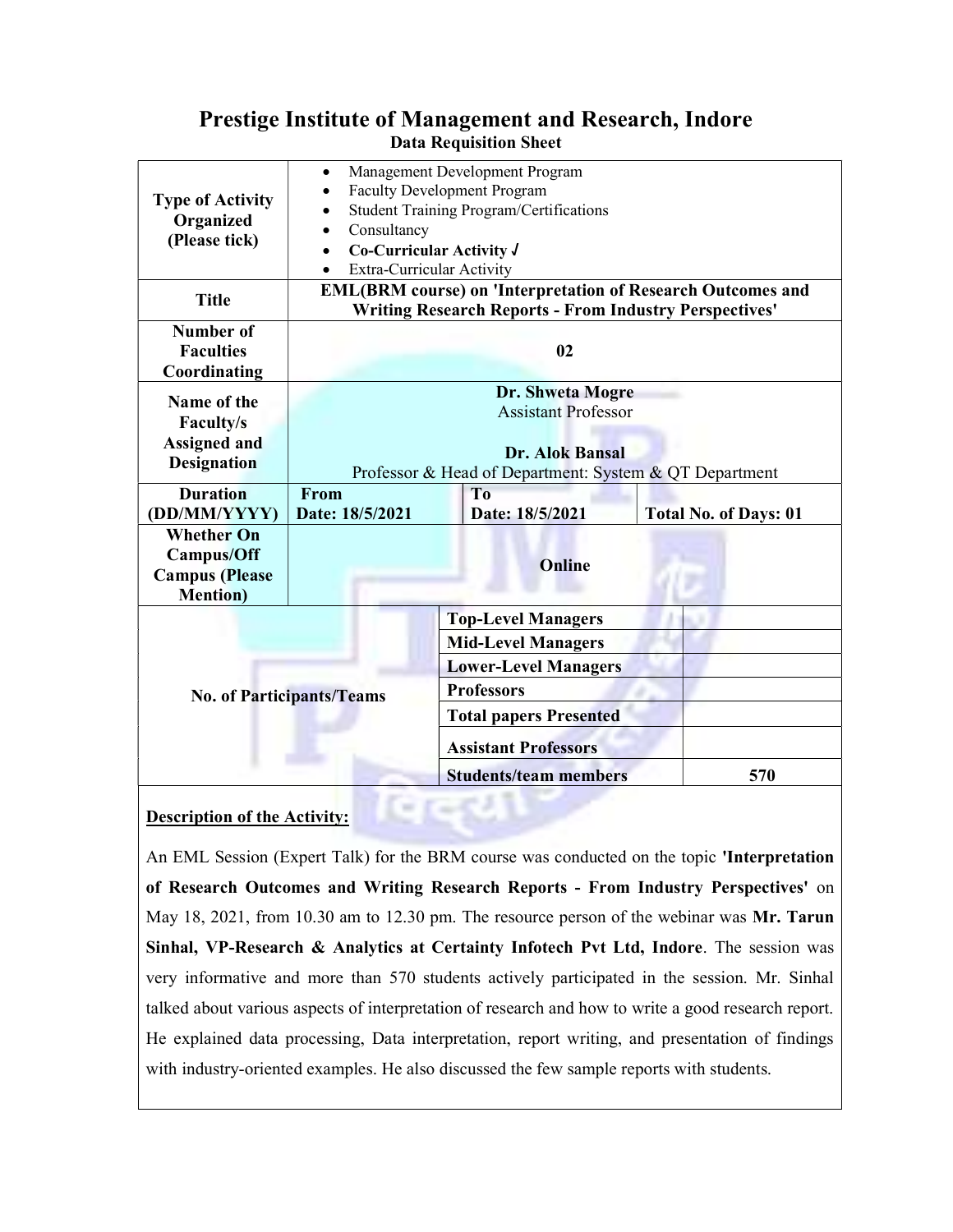## **Space for Photographs**